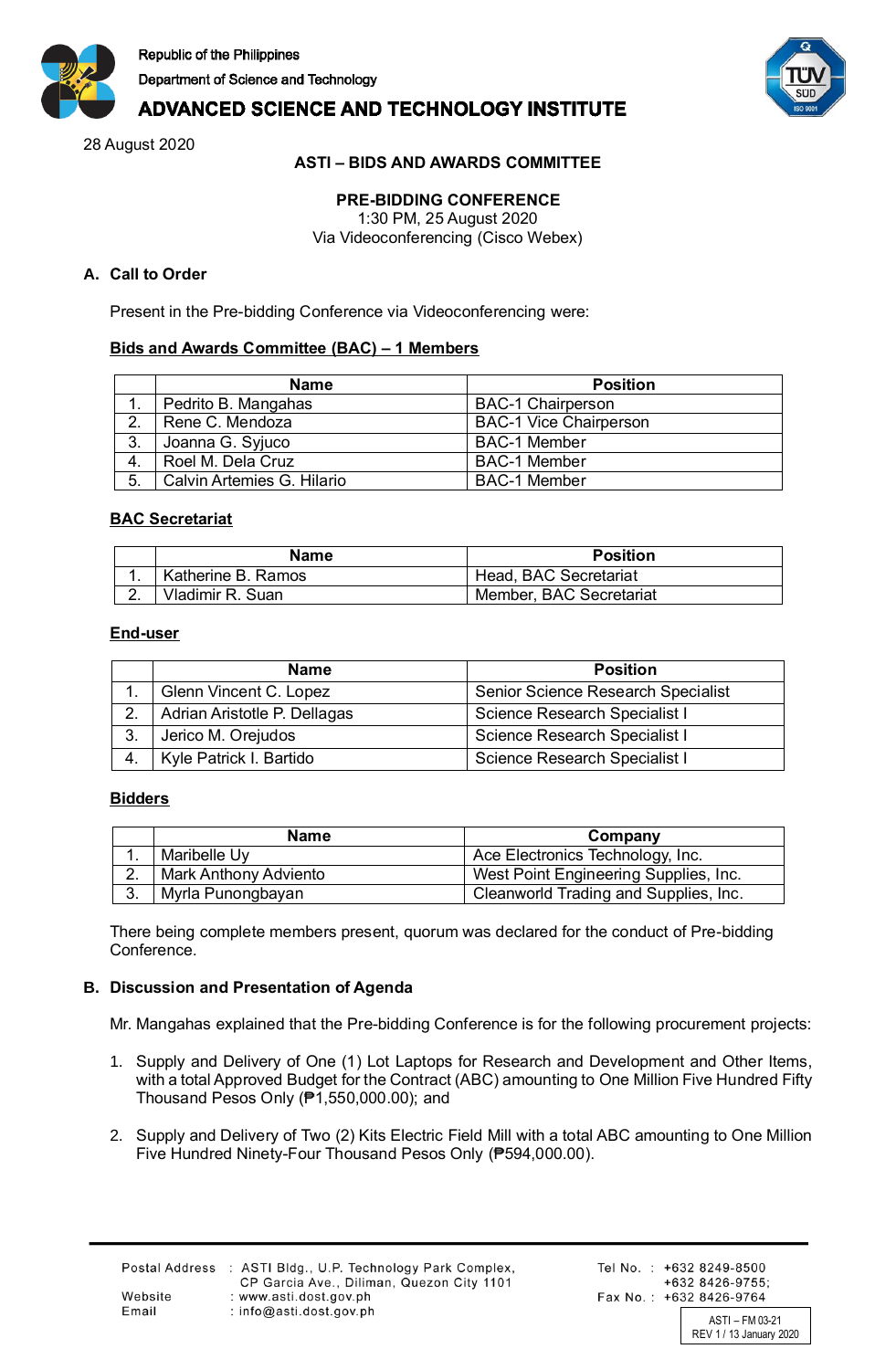Thereafter, he emphasized the following details:

| <b>Activity</b>                               | <b>Date</b>                |  |
|-----------------------------------------------|----------------------------|--|
| Submission of Bids                            | 07 September 2020, 12:00PM |  |
| Opening of Bids                               | 08 September 2020, 1:30PM  |  |
| Deadline of Potential Bidder's Clarifications | 28 August 2020             |  |
| Deadline of Supplemental Bulletin             | 31 August 2020             |  |

Mr. Mangahas explained that the purpose of having a Pre-bidding Conference is for the prospective bidders to ask queries and clarify information regarding the procurement project to ensure good and successful procurement process. He then asked Mr. Suan to play the DOST-ASTI video explaining the checklist of requirements and the changes in the procedure for public bidding pursuant to the 2016 Revised Implementing Rules and Regulations (IRR) of Republic Act (RA) No. 9184. He clarified that, in case of inconsistencies in the documents required in the video and the Philippine Bidding Documents, the latter shall prevail. Additionally, he reminded the prospective bidders about the "no contact rule." He instructed the prospective bidders and End-user to course to the BAC Secretariat all concerns which may arise during the conduct of the post-qualification evaluation. However, the BAC, through its Secretariat, may ask in writing the bidder for a clarification of its bid. All responses to requests for clarification shall also be in writing. For queries asked during the Pre-bidding Conference, it is highly recommended that an email or formal letter be sent to the BAC Secretariat for documentation and reference in case of changes in the original bidding document.

Mr. Mangahas explained that the BAC-1 shall observe/use the non-discretionary "pass/fail" criterion as provided for in the 2016 Revised IRR of RA No. 9184. If the bidder submits the required document, it shall be rated "passed" for the particular requirement. If the bidder fails to include any requirement or are incomplete or patently insufficient, its bid shall be considered as "failed".

He then proceeded by explaining the contents of Section I. Invitation to Bid, Section III. Bid Data Sheet, Section VI. Schedule of Requirements and Section VII. Technical Specifications of the procurement projects. During the discussion, he highlighted that the complete set of Bidding Documents are already available and may be acquired by interested bidder/s, as said Documents are posted on the DOST-ASTI and PhilGEPS websites. The payment of applicable fees, which were cited in Section I of the Bidding Documents, shall be on 07 September 2020, 7:00 AM to 12:00 NN only.

Due to the similarity of the procurement projects, Mr. Mangahas decided to explain the following requirements at once:

| SUPPLY AND DELIVERY OF ONE (1) LOT<br><b>LAPTOPS FOR RESEARCH AND</b><br><b>DEVELOPMENT AND OTHER ITEMS</b> |                                                                                                                                                                                                                                             | SUPPLY AND DELIVERY OF TWO (2) KITS<br><b>ELECTRIC FIELD MILL</b> |                                                                                                                                                                                                                                          |
|-------------------------------------------------------------------------------------------------------------|---------------------------------------------------------------------------------------------------------------------------------------------------------------------------------------------------------------------------------------------|-------------------------------------------------------------------|------------------------------------------------------------------------------------------------------------------------------------------------------------------------------------------------------------------------------------------|
|                                                                                                             | <b>ADDITIONAL REQUIREMENTS</b>                                                                                                                                                                                                              |                                                                   |                                                                                                                                                                                                                                          |
|                                                                                                             | a. Proof of Authority;                                                                                                                                                                                                                      |                                                                   | a. Proof of Authority;                                                                                                                                                                                                                   |
|                                                                                                             | b. Proof of Offer for manufacturer's supplied<br>items containing all the technical information<br>about the product, i.e., product brochures;                                                                                              |                                                                   | b. Proof of Offer for manufacturer's supplied<br>items containing all the technical information<br>about the product, i.e., product brochures;                                                                                           |
|                                                                                                             | c. Statement from the Prospective Bidder that<br>it will provide necessary aftersales technical<br>including trained<br>technician,<br>support<br>engineers or personnel, who are competent<br>and qualified to provide aftersales service; | C <sub>1</sub>                                                    | Statement from the Prospective Bidder that<br>it will provide necessary aftersales technical<br>including trained<br>technician,<br>support<br>engineers or personnel, who are competent<br>and qualified to provide aftersales service; |
| d.                                                                                                          | Troubleshooting escalation procedure which<br>must include contact details of personnel in<br>charge of technical support;                                                                                                                  | d.                                                                | Troubleshooting escalation procedure which<br>must include contact details of personnel in<br>charge of technical support;                                                                                                               |
|                                                                                                             | e. Proof of Warranty for parts, labor and/or<br>repair; and                                                                                                                                                                                 | $e_{\cdot}$                                                       | Proof of Warranty for parts, labor and/or<br>repair; and                                                                                                                                                                                 |
| f.                                                                                                          | Customer Feedback Form with at least Very<br>Satisfactory Rating from the Bidder's client,                                                                                                                                                  | f.                                                                | Customer Feedback Form with at least Very<br>Satisfactory Rating from the Bidder's client,                                                                                                                                               |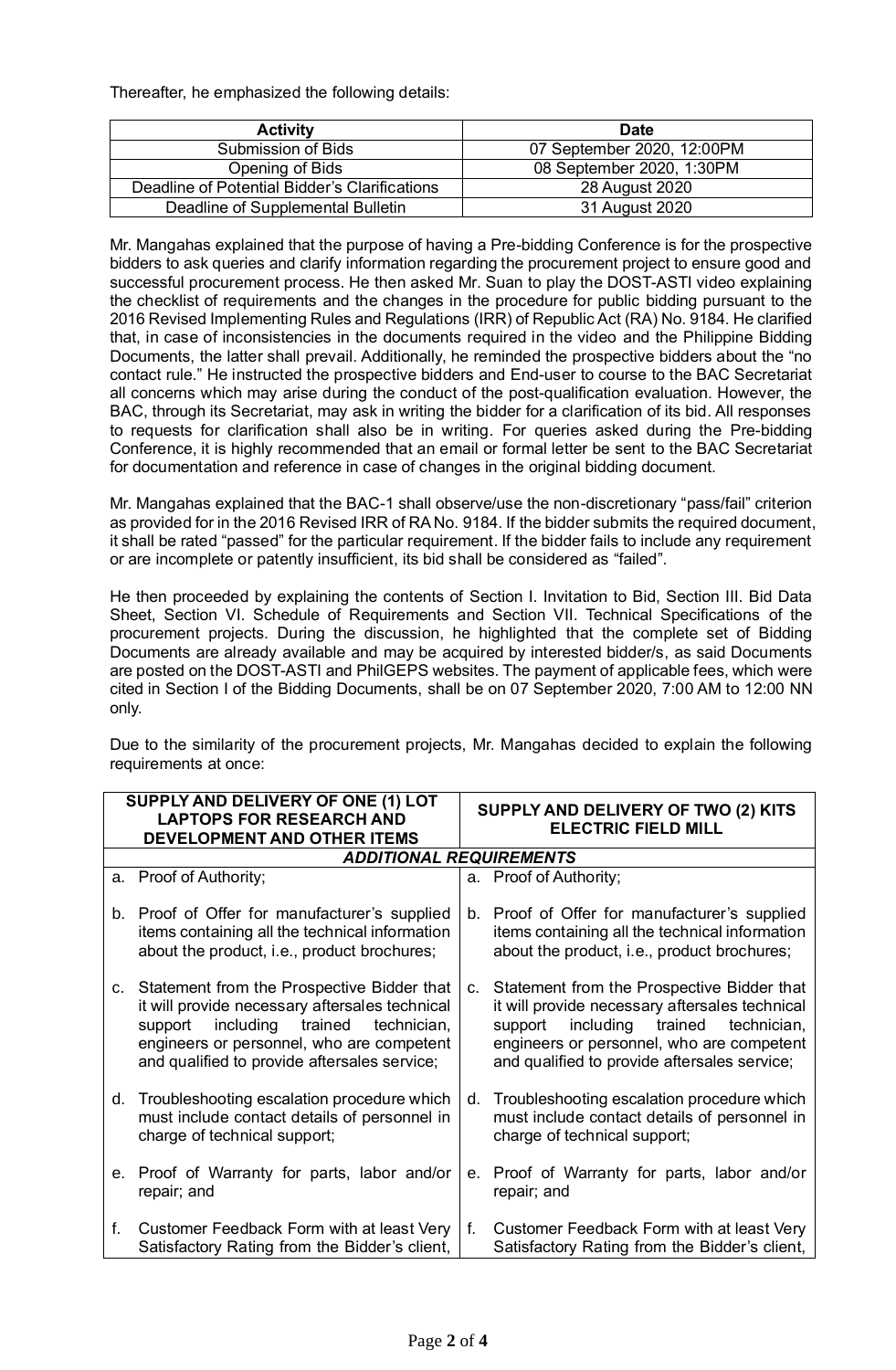| preferably the client with the Single Largest<br>Completed Contract (except DOST-ASTI).                     |  | preferably the client with the Single Largest<br>Completed Contract (except DOST-ASTI).            |  |
|-------------------------------------------------------------------------------------------------------------|--|----------------------------------------------------------------------------------------------------|--|
| <b>POST QUALIFICATION REQUIREMENTS</b>                                                                      |  |                                                                                                    |  |
| a. Six (6) months of income and business tax $\vert$<br>return preceding the date of submission of<br>bids. |  | a. Six (6) months of income and business tax<br>return preceding the date of submission of<br>bids |  |

When asked to propound queries on Technical Specifications, the prospective bidders raised the following:

# *1. Supply and Delivery of One (1) Lot Laptops for Research and Development and Other Items*

| <b>Prospective Bidder Query</b>                                                           | <b>Reply/Clarification</b>                                                                                                                                                                   |  |  |
|-------------------------------------------------------------------------------------------|----------------------------------------------------------------------------------------------------------------------------------------------------------------------------------------------|--|--|
| need to submit Manufacturer's<br>Do<br>we.<br>Authorization as an additional requirement? | Mr. Mangahas answered that it is not required to<br>submit a Manufacturer's Authorization since it is<br>not indicated in the Bidding Document.                                              |  |  |
| May we submit Single Largest Completed<br>Contract (SLCC) for Lightning Protection?       | Mr. Lopez answered that SLCC for Lightning<br>Protection will be accepted, as well as other<br>meteorological sensors in general.                                                            |  |  |
| Do we need to attach copies of PO and NTP for<br>the SLCC?                                | Mr. Mangahas answered that the attachment for<br>the SLCC are as follows:<br>a. Official Receipt;<br>b. Sales Invoice; and<br>c. Statement of End-user's Acceptance<br>with contract amount. |  |  |

# *2. Supply and Delivery of Two (2) Kits Electric Field Mill*

No queries asked for the procurement project.

# **C. Action Plan**

 $\overline{1}$ 

| <b>Action Items</b>       | Due Date       | <b>Person Responsible</b>  | <b>Remarks</b> |
|---------------------------|----------------|----------------------------|----------------|
| <b>Clarifications</b>     | 28 August 2020 | <b>Prospective Bidders</b> |                |
| Supplemental/Bid Bulletin | 31 August 2020 | <b>BAC Secretariat</b>     |                |

#### **D. Adjournment**

There having no other remaining topics for discussion, the Pre-bidding Conference was adjourned at around 2:30 PM.

Prepared by:

**VLADIMIR R. SUAN** *Member, BAC Secretariat*

Noted by:

Digitally signed Jerranos by Katherine B. Ramos

**KATHERINE B. RAMOS** *Head, BAC Secretariat*